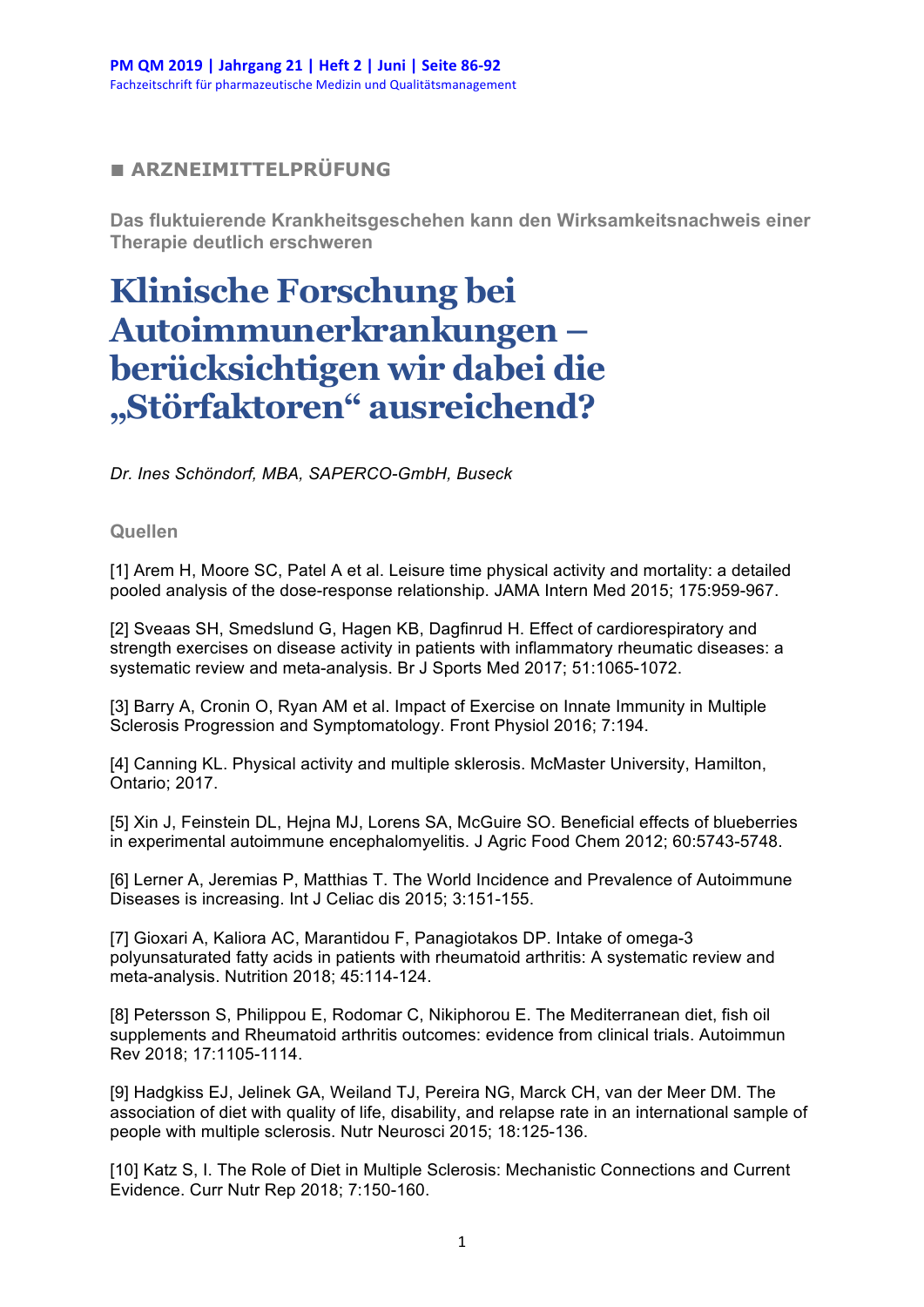[11] Thompson JM, Li T, Park MK, Qureshi AA, Cho E. Estimated serum vitamin D status, vitamin D intake, and risk of incident alopecia areata among US women. Arch Dermatol Res 2016; 308:671-676.

[12] Shapira Y, Agmon-Levin N, Shoenfeld Y. Defining and analyzing geoepidemiology and human autoimmunity. J Autoimmun 2010; 34:J168-J177.

[13] Santos-Antunes J, Nunes AC, Lopes S, Macedo G. The Relevance of Vitamin D and Antinuclear Antibodies in Patients with Inflammatory Bowel Disease Under Anti-TNF Treatment: A Prospective Study. Inflamm Bowel Dis 2016; 22:1101-1106.

[14] Wang S, Wu Y, Zuo Z, Zhao Y, Wang K. The effect of vitamin D supplementation on thyroid autoantibody levels in the treatment of autoimmune thyroiditis: a systematic review and a meta-analysis. Endocrine 2018; 59:499-505.

[15] Li J, Chen N, Wang D, Zhang J, Gong X. Efficacy of vitamin D in treatment of inflammatory bowel disease: A meta-analysis. Medicine (Baltimore) 2018; 97:e12662.

[16] Soubrier M, Lambert C, Combe B et al. A randomised, double-blind, placebo-controlled study assessing the efficacy of high doses of vitamin D on functional disability in patients with rheumatoid arthritis. Clin Exp Rheumatol 2018; 36:1056-1060.

[17] De Filippo C, Di PM, Ramazzotti M et al. Diet, Environments, and Gut Microbiota. A Preliminary Investigation in Children Living in Rural and Urban Burkina Faso and Italy. Front Microbiol 2017;8:1979.

[18] Singh A, Sarangi AN, Goel A et al. Effect of administration of a probiotic preparation on gut microbiota and immune response in healthy women in India: an open-label, single-arm pilot study. BMC Gastroenterol 2018; 18:85.

[19] Garg V, Lipka S, Rizvon K, Singh J, Rashid S, Mustacchia P. Diffuse nodular lymphoid hyperplasia of intestine in selective IgG 2 subclass deficiency, autoimmune thyroiditis, and autoimmune hemolytic anemia: case report and literature review. J Gastrointestin Liver Dis 2012; 21:431-434.

[20] Dargahi N, Johnson J, Donkor O, Vasiljevic T, Apostolopoulos V. Immunomodulatory effects of probiotics: Can they be used to treat allergies and autoimmune diseases? Maturitas 2019; 119:25-38.

[21] Rinaldi E, Consonni A, Guidesi E, Elli M, Mantegazza R, Baggi F. Gut microbiota and probiotics: novel immune system modulators in myasthenia gravis? Ann N Y Acad Sci 2018; 1413:49-58.

[22] Schorpion A, Kolasinski SL. Can Probiotic Supplements Improve Outcomes in Rheumatoid Arthritis? Curr Rheumatol Rep 2017;19:73.

[23] Forbes A, Escher J, Hebuterne X et al. ESPEN guideline: Clinical nutrition in inflammatory bowel disease. Clin Nutr 2017; 36:321-347.

[24] Gratton SM, Herro AM, Feuer WJ, Lam BL. Cigarette Smoking and Activities of Daily Living in Ocular Myasthenia Gravis. J Neuroophthalmol 2016; 36:37-40.

[25] Roelsgaard IK, Thomsen T, Ostergaard M et al. The effect of an intensive smoking cessation intervention on disease activity in patients with rheumatoid arthritis: study protocol for a randomised controlled trial. Trials 2017; 18:570.